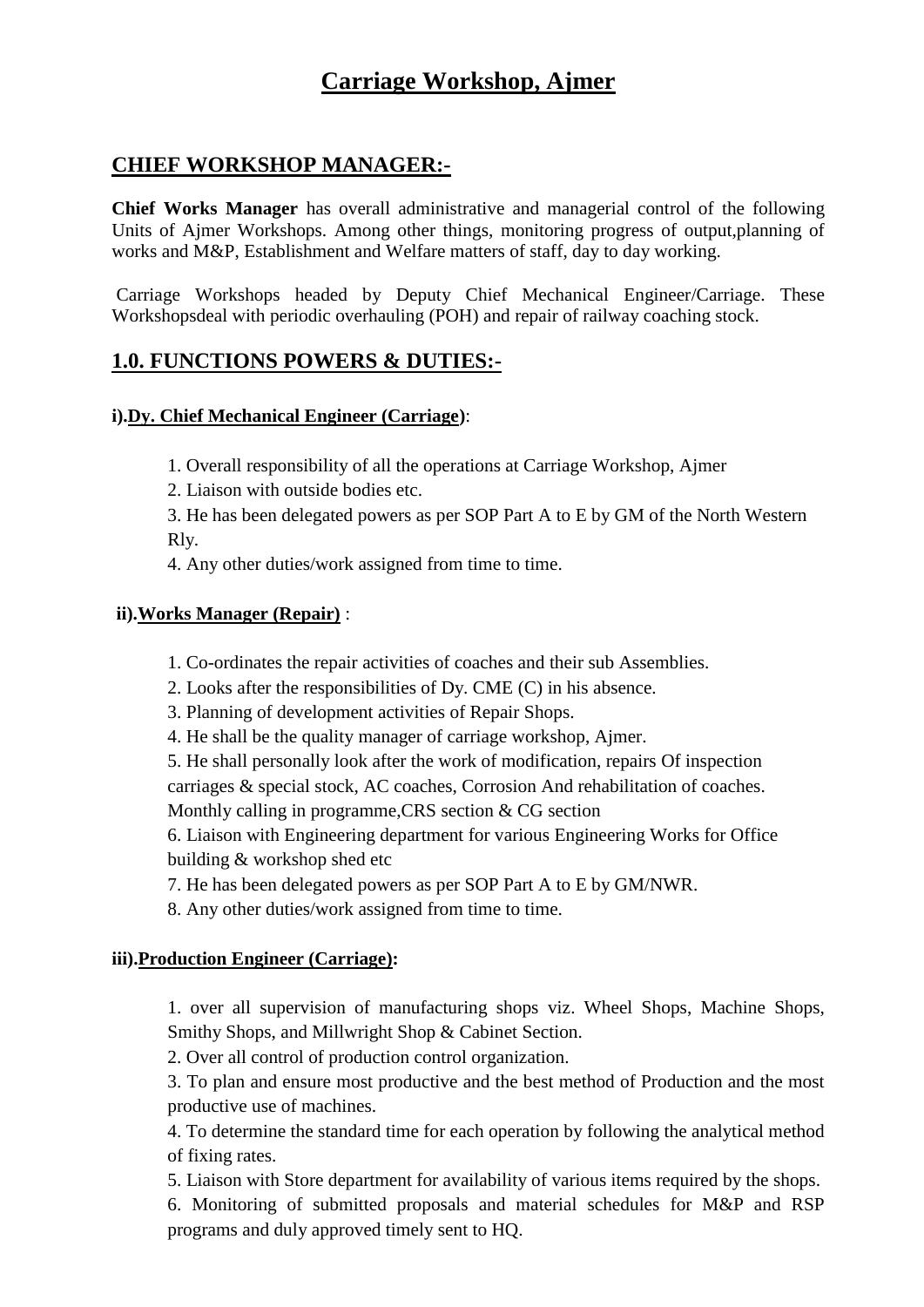7. He has been delegated powers as per SOP Part A to E by GM of the North Western Rly.

8.Any other duties /work assigned from time to time

9. He shall be the Management Representative for IMS activities.

# **iv).Assistance Works Manager (Repair):**

1. Over all control over activities of Coach under gear section.

2. Overall supervision repairs to coaches & sub-assemblies in Coach under gear section.

3. He has been delegated power as per SOP Part A to E by GM of the North Western Rly.

4. Any other duties /work assigned from time to time.

5. He shall be the Management Representative for IMS activities.

# **v).Assistant Inspection Officer :**

1. Over all control over activities of Yard & Inspection

2. Overall control of feeding of coaches and outturn of coaches.

3. He has been delegated power as per SOP Part A to E by GM of the North Western Rly.

4. Any other duties /work assigned time to time.

# **vi).Assistant Works Manager (C )**

1. Over all control over activities of coach body repair, pipe fitting & painting and trimming work in coaches.

2. Overall supervision repairs to coaches & sub-assemblies in above mentioned section. 3. He has been delegated power as per SOP Part A to E by GM of the North Western Rly.

4. Any other duties /work assigned time to time.

# **vii).Assistant Works Manager (M ):**

1. Over all control over activities of manufacturing & maintenance in wheel Shop, machine shop, smithy shop, millwright shop & cabinet section.

2. He has been delegated power as per SOP Part A to E by GM of the North Western Rly.

3. Any other duties /work assigned time to time.

# **viii).Assistant Personnel Officer:**

A) APO (W) shall be responsible for the work concerning with establishment Matters like recruitment, promotion, reversion & transfer, payment of Wages, settlement, welfare of staff and maintain industrial relations.

B) He has been delegated power as per SOP Part A to E by GM of the North Western Rly.

C) Any other duties /work assigned time to time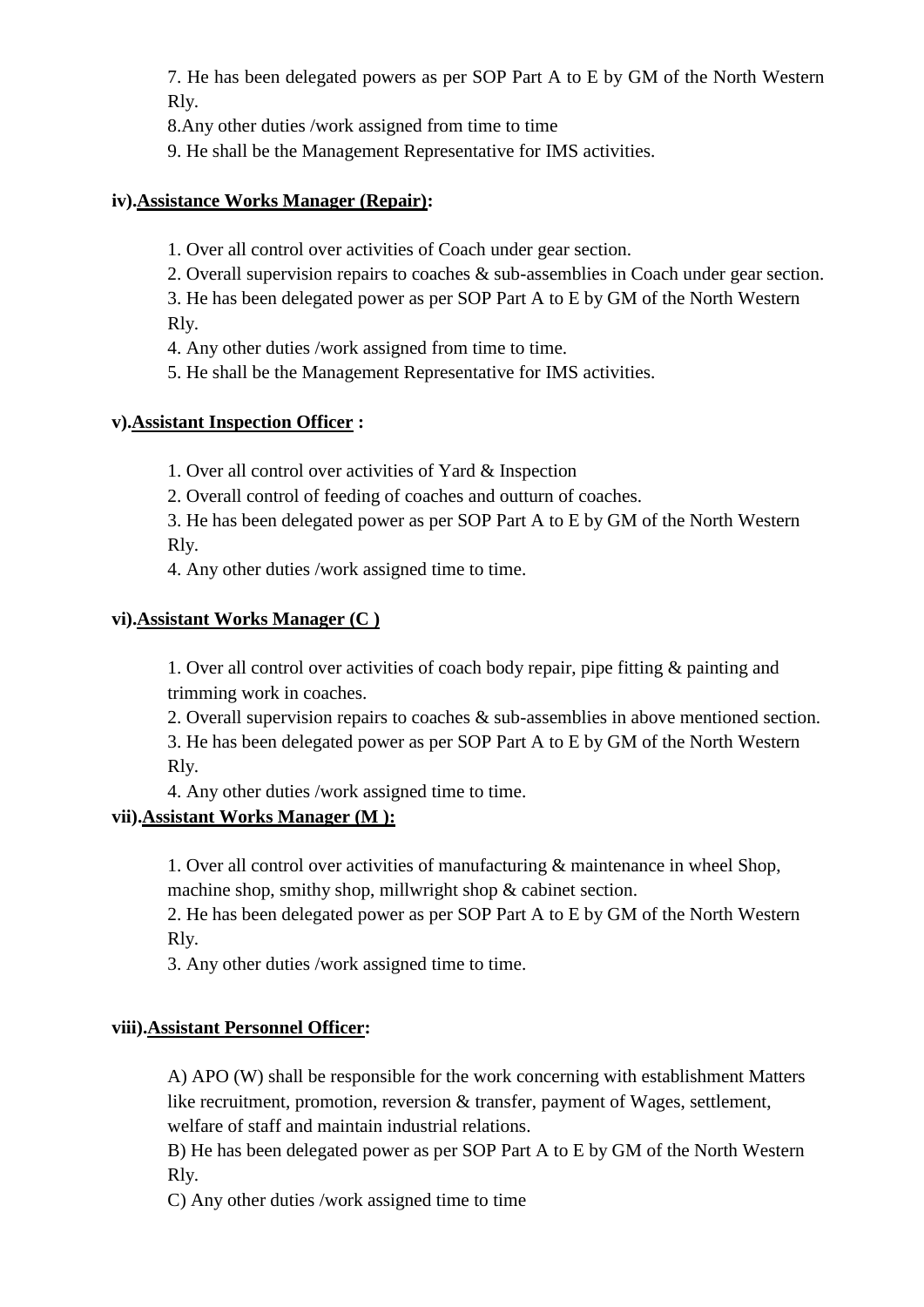### *ix). SSE INCHARGE*

A)The workshops are divided into various Shops, which are under the supervision of SSE who have under them Section Engineer,Junior Engineer to assist them in the work of supervision.

b) To achieve the targeted out-turn & Focusing attention on Quality.

c) Ensuring that the products and services satisfy customers Needs.

D) Implementing & improving standards in those areas where Performance is required.

E) Improving efficiency & quality.

f) Any other duties /work assigned time to time.

# **x).OTHER SUPERVISORS (SSE, SE, JE-I and JE-II):**

a) These supervisors are subordinate to top level supervisors.

- b) Plan and execution of day to day targeted out turn
- c) Ensure Production and services of desired quality.

# **xi).STAFF**:

The artisan staff working under various shops carries out day to day repair, Maintenance and other activities under the direction of supervisors mentioned as above.

# **xii).MINISTERIAL STAFF**

a)They are responsible to keep all the record of his section like seniority list, Service sheet, appointment on compensatory ground, recruitment of Apprentices, indent, cadre, PCDO disposal of general information, Settlement related work, pass of employees, accident reports, Hindi related Work, PF & other advances, wages of staff, leave records, PF records etc.

b) Upkeep of records pertaining to PF and other advance, personal cases & all other records that are kept in the section.

c) To maintain the records of time keeping.

d) Any other duties /work assigned from time to time

# 2.0 **PROCEDURE FOLLOWED IN DECISION-MAKING INCLUDING CHANNELS OF SUPERVISION AND ACCOUNTABILITY**

The decision making process, channel of supervision and accountability is as below:

**i) Dy. CME (Carriage):** He is responsible for implementing the policy guidelines received from HQ/ Railway Board/RDSO for all the works under him. He exercises all control over the system and staff under him within powers delegated and overall accountable for the system.

**ii) WM (Repair)/PE (Carriage)**: They work under the direction of Dy. CME(C) and ensure compliance the directives issued. Being leader of the group, they issue necessary inspections, guidelines and activities prescribed under their duties. They are authorized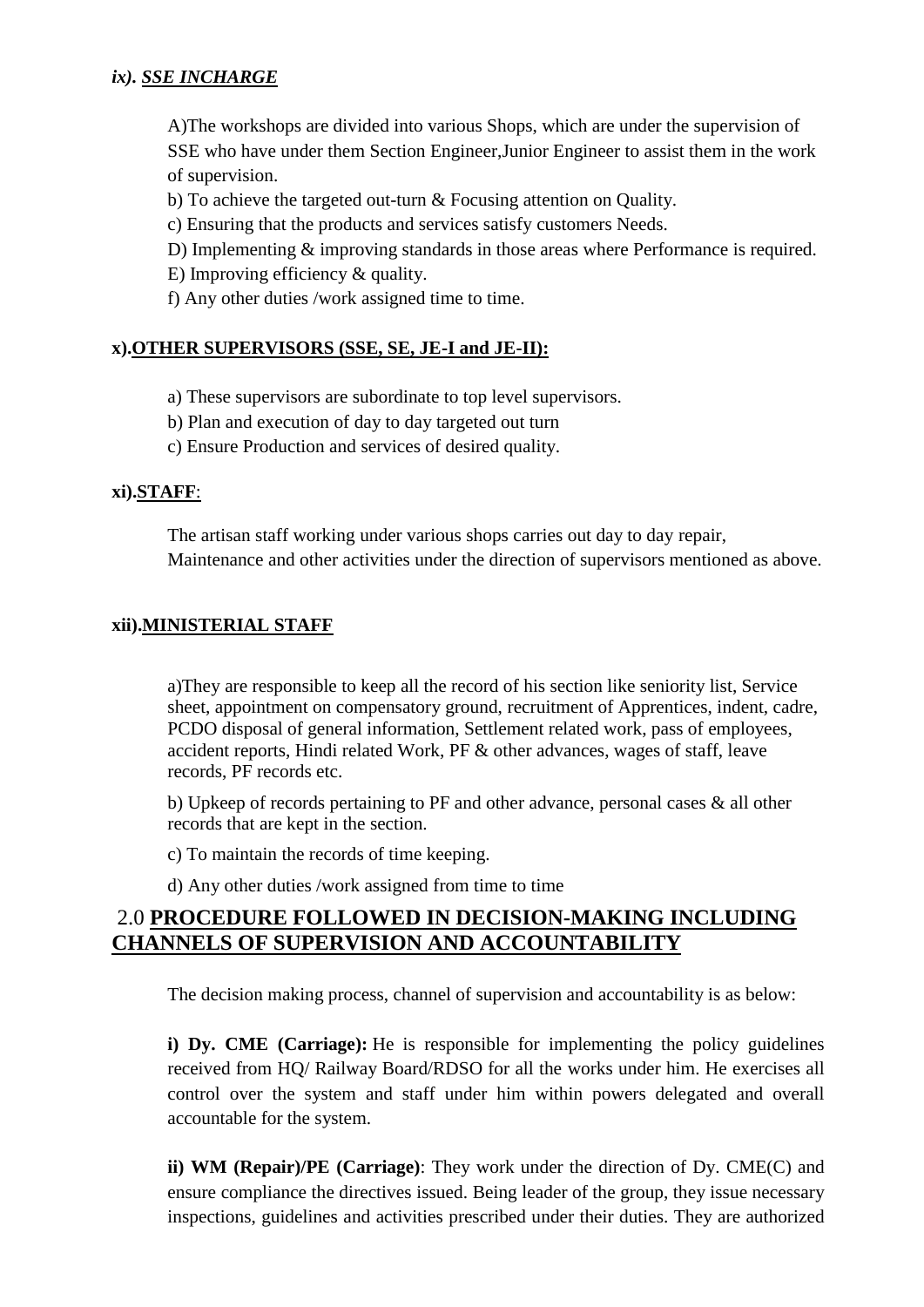to exercise all powers given to them and they are fully responsible and accountable for the same.

**iii) AWM (R)/AWM (C)/AWM (M)/ AIO:** They take the guidance from concern WM/PE for the work under their control. They exercise the control over the supervisors under them and fully responsible and accountable for the system under them.

**iv) SUPERVISORS**: The Supervisors work under the guidance of the concern officers and carryout out POH/Repairs/Manufacturing activities in the shop with the help of allotted staff. About 09 main sections headed by Sr. Supervisor's carry out various activities and the in charge supervisor is fully responsible and accountable for the work allotted to his unit.

#### **3.0 NORMS SET BY ORGANISATION FOR THE DISCHARGE OF ITS FUNCTIONS:**

Important norms set by North Western Railway HQ/Railway board for effective discharge of the functions:-

| <b>Activity</b>          | Yearly.<br>Target* | <b>Actual out turn</b> |  |  |
|--------------------------|--------------------|------------------------|--|--|
| BG COACH POH(Non AC)     | <b>POH</b>         | 324                    |  |  |
| <b>BG COACH POH (AC)</b> | <b>POH</b>         | 60                     |  |  |
| <b>DEMU</b>              | <b>POH</b>         | 123                    |  |  |
| <b>SS-2 LHB Coaches</b>  |                    | 228                    |  |  |
| $SS-2 & 3$               | 264                |                        |  |  |

**\***Work activity and their targets may change subject to the requirement of the railways as decided from time to time by Rly. Board & HQ Office, NWR,JP.

#### **4.0 THE RULES, REGULATIONS, INSTRUCTIONS, MANUALS AND RECORDS, HELD BY IT OR UNDER ITS CONTROL OR USED BY IT'S EMPLOYEES FOR DISCHARGING ITS FUNCTIONS**

Following documents/Manuals are kept by Carriage Shop, Diesel & Wagon Shop, Electrical Shops, Personnal Branch, Supervisors Training Centers, CMT organization & Accounts for necessary guidance for discharging their duties.

i) Indian Railway Establishment Code I & II

- ii) Indian Railway Mechanical Code
- iii) Works Manual
- iv) Indian Railway engineering Code
- v) Indian Railway Finance code I & II
- vi) Schedule of Powers A to E issued by General Manager
- vii) Indian Railway Accident Manual
- viii) Factory Act 1948
- ix) Workman compensation Act
- x) Payment of wages Act
- xi) Service conduct Rules 1966
- xii) Pass and Pension Manual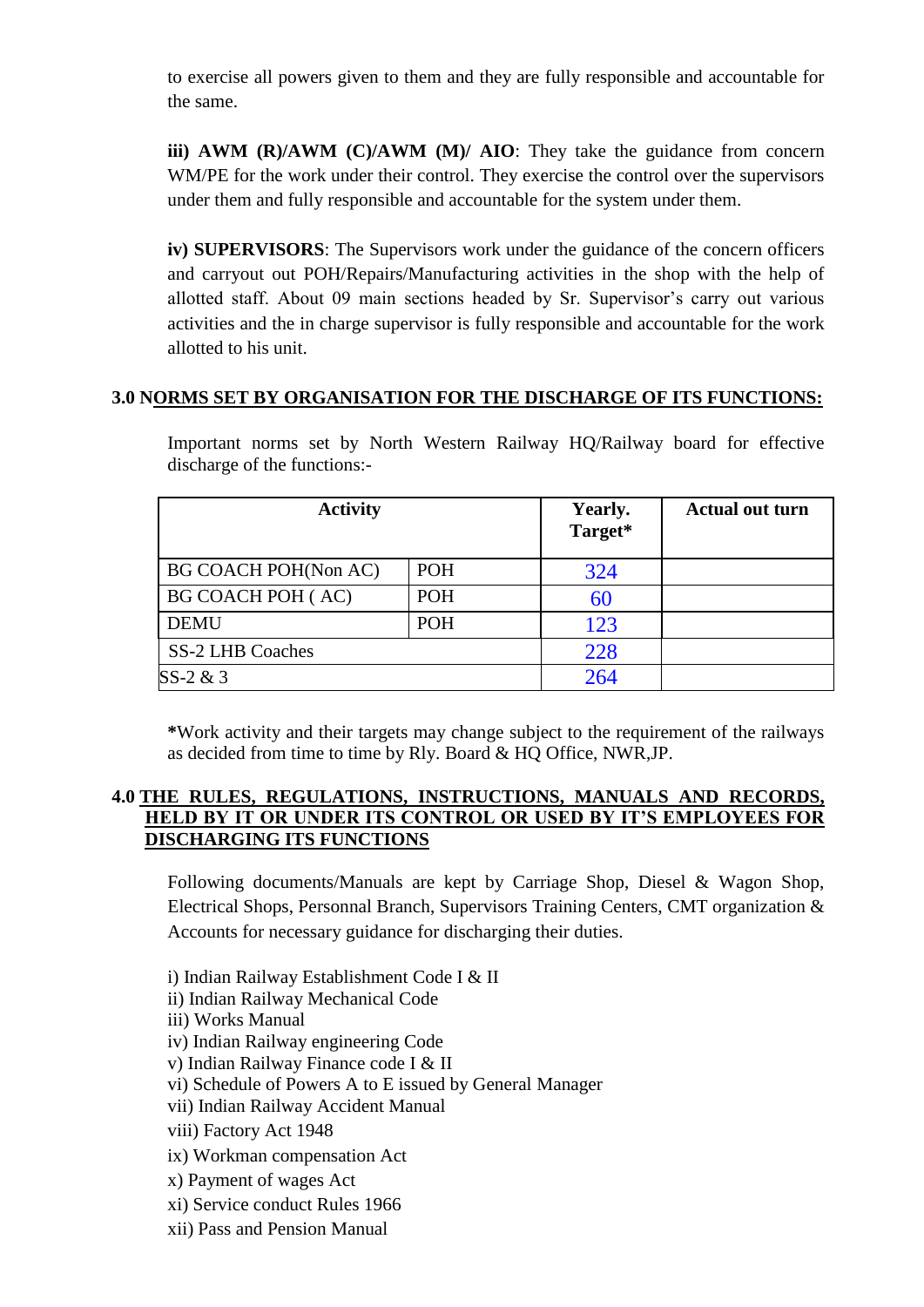xiii) Accounts Code-Part-I xiv) Provident Fund Manual xv) Finance Manual xvi) Engineering Code xvii) Store Code I & II xviii) Inspection Manual xix) An Introduction Railway xx) Administration & Finance xxi) Manual of Railway Pension Rules

In addition manual/codes in above documents/Manuals, The following are also kept by Electrical Workshops for necessary guidance for discharging the duties

a)Indian Electricity Act 1956 b)Indian Electricity Rules 1959 c)Electricity supply Act 1948 d)Regulation of track crossing 1987

# **5.0 STATEMENT OF THE CATEGORIES OF DOCUMENTS WHETHER HELD BY IT OR ITS CONTROL:-**

Following documents/Manuals are kept by Carriage Shop, Diesel & Wagon Shop, Electrical Shops, Personal Branch, Supervisors Training Centers,CMT Organization &Accounts for necessary guidance for discharging their duties.

i) Service record of the employees ii) Passes/PTOs and Leave records iii) Technical specification and tender schedules and contracts,if any iv) General condition of contracts v) Schedule of payment to contractors, if any vi) Grievance Registers for staff vii) Policy files. viii) Dealing files ix) Seniority list x) Incumbency xi) Code, Manuals, Text books etc. xii) Personal Cases xiii) Other related documents of its employees.

#### **6.0 THE PARTICULARS OF ANY ARRANGEMENT THAT EXIST FOR CONSULTATION WITH OR REPRESENTATION BY,THE MEMBERS OF THE PUBLIC IN RELATION TO THE FORMULATION OF ITS POLICY OR IMPLEMENTATION THEREOF.**

For Carriage Workshop, Diesel Loco & Wagon Workshop, Electrical Workshop, Personnel Branch, Accounts Office, Supervisors Training Centre, Electronic Data Processing Centre &Chemist & Metro logiest Laboratory

----------------------------------------Nil----------------------------------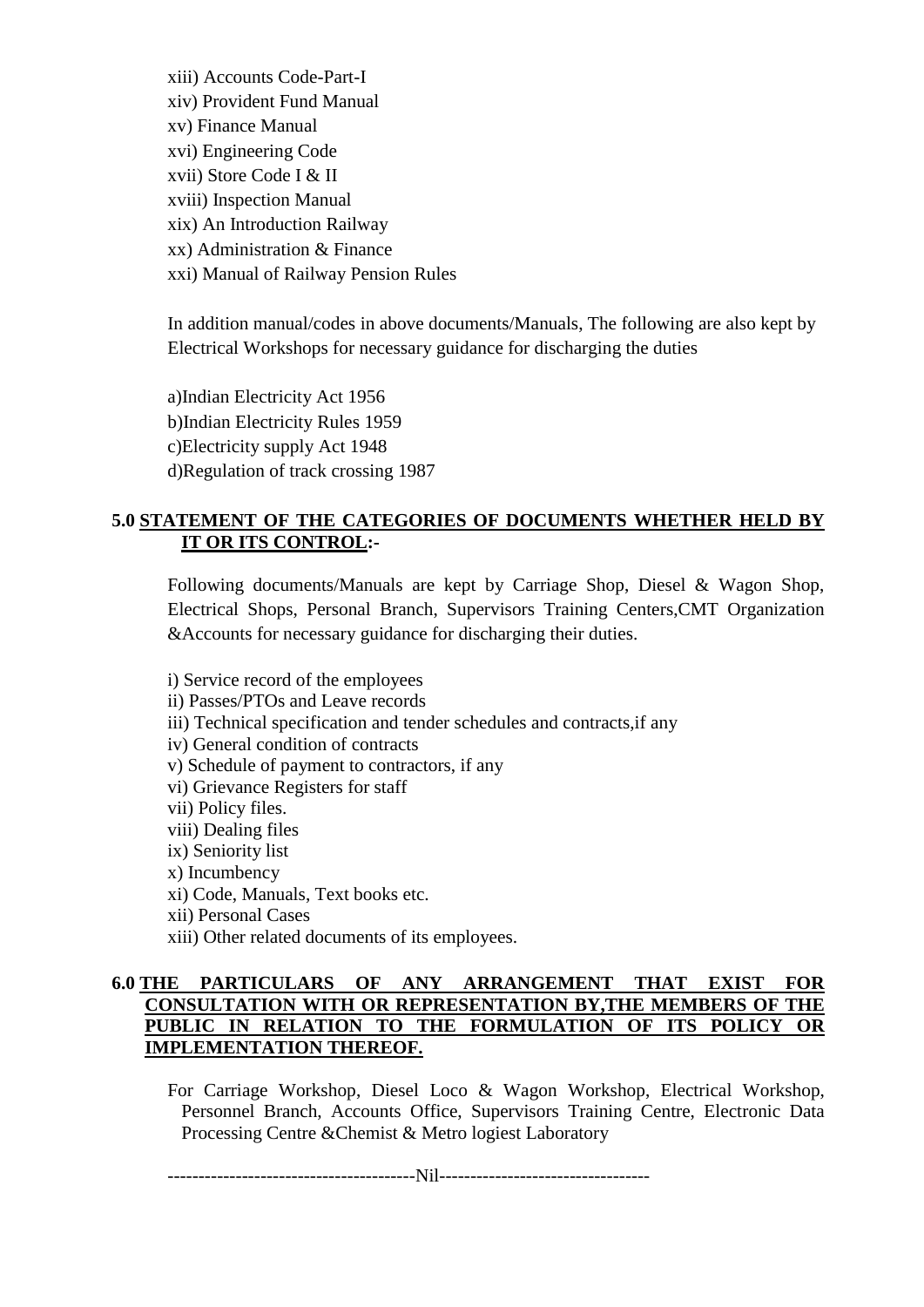### **7.0 A STATEMENT OF THE BOARD COUNCIL COMMITTEES AND OTHER BODIES CONSIST OF TWO OR MORE PERSONS CONSTITUTED AS IT'S PART OR FOR THE PURPOSE OF ITS ADVISE AND AS TO WHETHER MEETINGS OF THOSE BOARDS COUNCIL COMMITTEE'S AND OTHER BODIES ARE OPEN TO THE PUBLIC,OR THE MINUTES OF SUCH MEETINGS ARE ACCESSIBLE FOR THE PUBLIC**.

A Committee of Officers formed to deal with public representation related to Carriage Workshop, Diesel Loco & Wagon Workshop, Electrical Workshop, Personnel Branch, Accounts Office, Supervisors Training Centre, and Electronic Data Processing Centre & Chemist & Metro logiest Laboratory

### **i)**.**Appellate Authority:-Shri Ashok Kumar Abrol**

Chief Workshop Manager, Ajmer Office Tele. Phone No.[Rly] [Rly] 096- 47000 [P & T] 2663731

### ii).**Public Information Officer:-Shri R.K.Siroiya**

SPO(W) Loco Workshop, Ajmer. Office Tele. Phone No. [Rly] 096 -47004 [P & T] 2663730

# iii) **Asstt. Public Information Officer:-Shri Ramesh Meena**

PE (Loco) Workshop,Ajmer.

Office Tele. Phone No. [Rly] 096-47016 [P & T] 2663734

# **8.0 DIRECTORY OF OFFICERS OF AJMER WORKSHOP AJMER:**

| Name of the<br><b>Officer</b> | <b>Designation</b> | Post<br>held |               |             | <b>Telephone No.</b>  | <b>Mobile</b>            | Fax        |            |             |  |  |
|-------------------------------|--------------------|--------------|---------------|-------------|-----------------------|--------------------------|------------|------------|-------------|--|--|
| (Shri)                        |                    | Railway      |               | <b>BSNL</b> |                       |                          |            |            |             |  |  |
|                               |                    |              | <b>Office</b> | Res.        | <b>Office</b><br>Res. |                          |            | <b>Rly</b> | <b>BSNL</b> |  |  |
| <b>CARRIAGE WORKSHOP</b>      |                    |              |               |             |                       |                          |            |            |             |  |  |
| <b>Pramod Rawat Dy.CME(C)</b> |                    | Ajmer        | 47100         | 44577       | 2663729               | 2429705                  | 9001196452 |            | 2663729     |  |  |
| <b>Vacant</b>                 | APE(C)             | Ajmer        | 47106         |             | 2663726               | $\overline{\phantom{a}}$ |            |            |             |  |  |
| Vacant                        | WM(R)              | Ajmer        | 47108         |             | 2663736               | ٠                        | 9001196472 | 7116       |             |  |  |
| R.L.<br><b>Khandelwal</b>     | <b>Sr.EDPM</b>     | <b>Ajmer</b> | 47130         |             | 2663728               | ٠                        | 9001196581 | 47102      |             |  |  |
| Vacant                        | AWM(R)             | Ajmer        | 47118         |             |                       | $\qquad \qquad -$        |            |            |             |  |  |
| Vacant                        | AWM(I)             | Ajmer        |               |             |                       |                          |            |            |             |  |  |
| Vanadana<br>Choubey           | APO(C)             | Ajmer        | 47110         |             |                       | ۰                        | 9001196471 |            |             |  |  |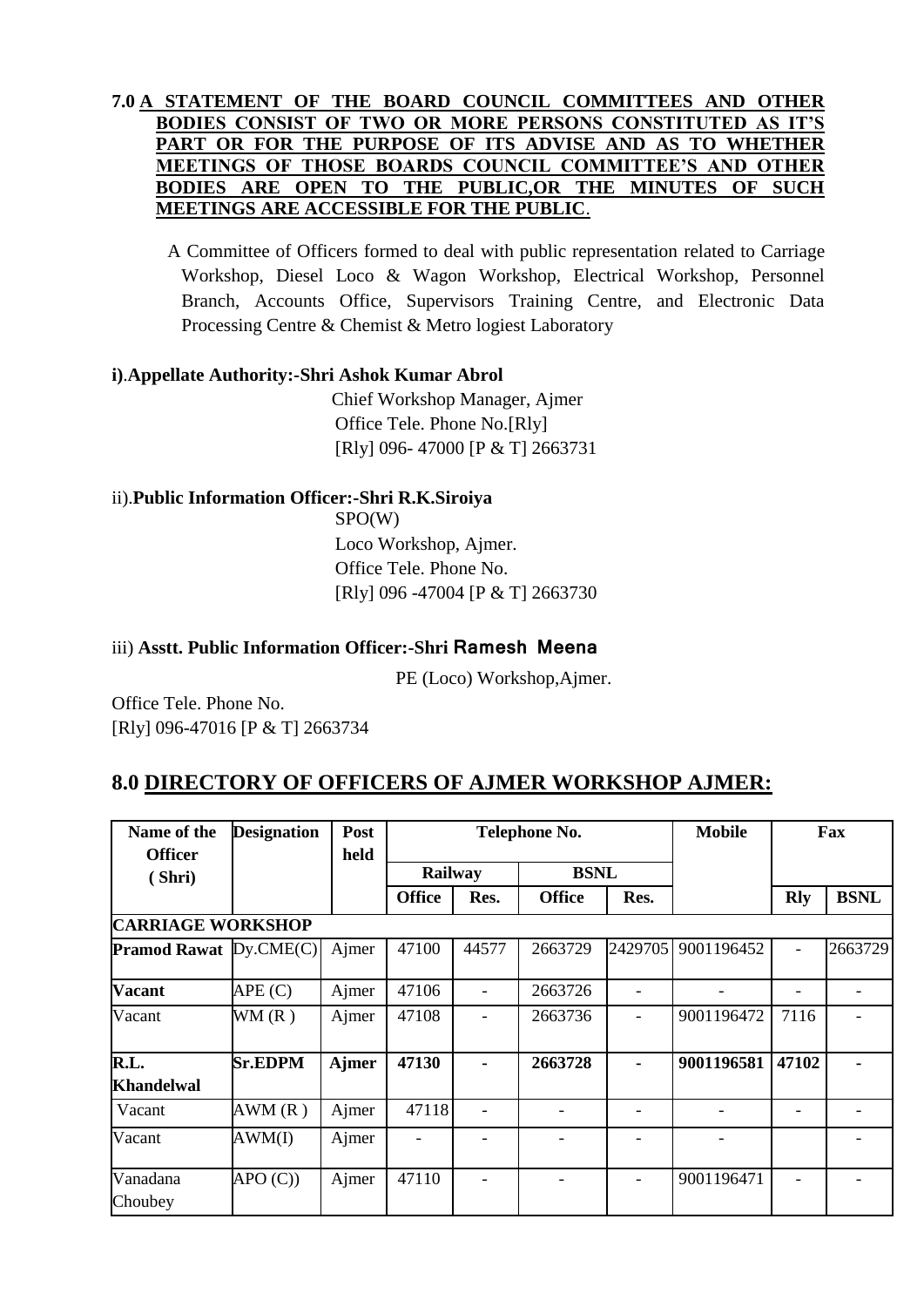| Naveen Kumar | AWM(C) |       |         | 9001196466 |  |
|--------------|--------|-------|---------|------------|--|
| Manoj Chavra | APE(C) | 47106 | 2663726 | 9001196470 |  |

# **9.0 THE MANNER OF EXECUTION OF SUBSIDY PROGRAMME INCLUDING THE AMOUNTS ALLOCATED AND THE DETAILS OF BENEFICIARIES OF SUCH PROGRAMME.**

For Carriage Workshop, Diesel Loco & Wagon Workshop, Electrical Workshop, Personnel Branch , Accounts Office ,Supervisors Training Center, Electronic Data Processing Center & Chemist & Metro logiest Laboratory ----------------------------------------Nil----------------------------------

**10.0 PARTICULAR OF RECIPIENTS OF CONCESSION PERMITS OR AUTHORIZATION GRANTED BY HIM.**

For Carriage Workshop, Diesel Loco & Wagon Workshop, Electrical Workshop, Personnel Branch ,Accounts Office,Supervisors Training Center, Electronic Data Processing Center & Chemist & Metro logiest Laboratory

----------------------------------------Nil----------------------------------

#### **11.0 DETAILS IN RESPECT OF THE INFORMATION, AVAILABLE TO OR HELD BY IT, REDUCED IN AN ELECTRONIC FORM.**

For Carriage Workshop, Diesel Loco & Wagon Workshop, Electrical Workshop, Personnel Branch ,Accounts Office,Supervisors Training Center, Electronic Data Processing Center & Chemist & Metro logiest Laboratory

I Notice inviting tender II Tender schedule and specification III Terms and conditions of the works contract IV General condition of contract V Contract agreement

#### **12.0 THE PARTICULARS OF FACILITIES AVAILABLE TO CITIZENS FOR OBTAINING THE INFORMATION, INCLUDING THE WORKING HOURS OF A LIBRARY OR READY ROOM, IF MAINTAINED FOR PUBLIC USE**

For Carriage Workshop, Diesel Loco & Wagon Workshop, Electrical Workshop, Personnel Branch, Accounts Office, Supervisors Training Center, Electronic Data Processing Center & Chemist & Metro logiest Laboratory

**---------------------------**Nil**-----------------------------**